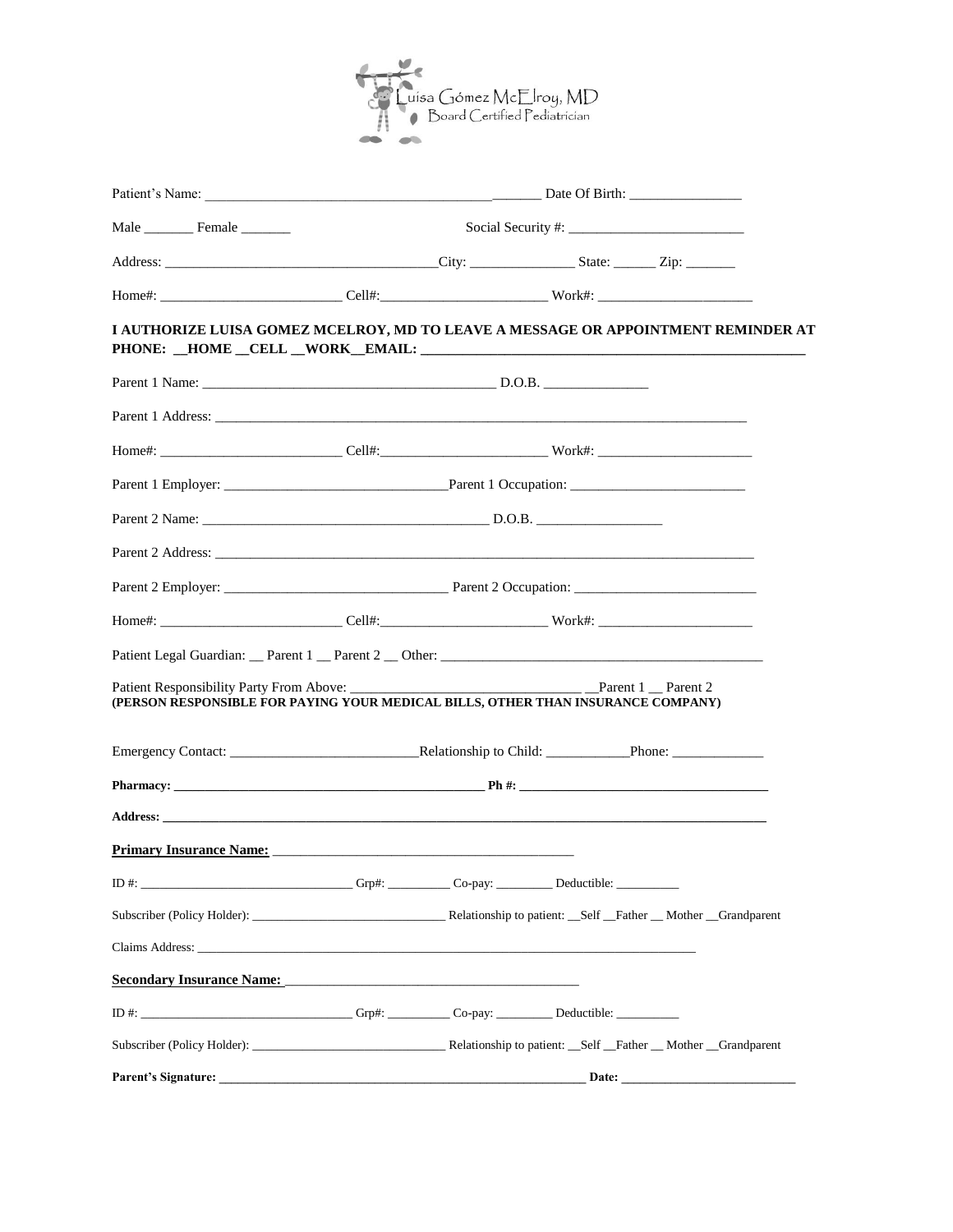

PATIENT NAME: \_\_\_\_\_\_\_\_\_\_\_\_\_\_\_\_\_\_\_\_\_\_\_\_\_\_\_\_\_\_\_\_\_\_\_\_\_\_\_\_ D.O.B.: \_\_\_\_\_\_\_\_\_\_\_\_\_\_ MALE/FEMALE

### **Patient/Family History:**

#### **FAMILY HISTORY: Please check any of the following that pertains to your family :**

| Deafness                               | Who: |
|----------------------------------------|------|
| <b>Nasal Allergies</b>                 | Who: |
| Asthma                                 | Who: |
| Tuberculous                            | Who: |
| Heart Disease (Before 50yrs old)       | Who: |
| High Blood Pressure (Before 50yrs old) | Who: |
| <b>High Cholesterol</b>                | Who: |
| Anemia                                 | Who: |
| <b>Bleeding Disorder</b>               | Who: |
| <b>Liver Disease</b>                   | Who: |
| <b>Kidney Disease</b>                  | Who: |
| Diabetes (Before 50yrs old)            | Who: |
| Bed wetting (After 10yrs old)          | Who: |
| <b>Epilepsy or Seizures</b>            | Who: |
| Alcohol Abuse                          | Who: |
| Drug Abuse                             | Who: |
| <b>Mental Illness</b>                  | Who: |
| <b>Mental Retardation</b>              | Who: |
| Immune Problems, HIV, AIDS             | Who: |
| Additional Family History:             |      |

 $\_$  ,  $\_$  ,  $\_$  ,  $\_$  ,  $\_$  ,  $\_$  ,  $\_$  ,  $\_$  ,  $\_$  ,  $\_$  ,  $\_$  ,  $\_$  ,  $\_$  ,  $\_$  ,  $\_$  ,  $\_$  ,  $\_$  ,  $\_$  ,  $\_$  ,  $\_$  ,  $\_$  ,  $\_$  ,  $\_$  ,  $\_$  ,  $\_$  ,  $\_$  ,  $\_$  ,  $\_$  ,  $\_$  ,  $\_$  ,  $\_$  ,  $\_$  ,  $\_$  ,  $\_$  ,  $\_$  ,  $\_$  ,  $\_$  ,

Additional Family History:

|                                                   | PAST HISTORY: Please check any of the following if your child has, or have had any of the following: |
|---------------------------------------------------|------------------------------------------------------------------------------------------------------|
| Chickenpox                                        | When:                                                                                                |
| <b>Frequent Ear Infections</b>                    | Explain:                                                                                             |
| Problems with ears or hearing                     | Explain:                                                                                             |
| <b>Nasal Allergies</b>                            | Explain:                                                                                             |
| Problems with eyes or vision                      | Explain:                                                                                             |
| Asthma, bronchitis, bronchiolitis, or pneumonia   | Explain:                                                                                             |
| Any heart problem or heart murmur                 | Explain:                                                                                             |
| Anemia or bleeding problem                        | Explain:                                                                                             |
| <b>Blood Transfusion</b>                          | Explain:                                                                                             |
| Frequent abdominal pain                           | Explain:                                                                                             |
| Constipation requiring doctor visits              | Explain:                                                                                             |
| Bladder or kidney infection                       | Explain:                                                                                             |
| Bed wetting (After 5 yrs old)                     | Explain:                                                                                             |
| (For Girls) Has she started her menstrual period? | Explain:                                                                                             |
| (For Girls) Are there problems with her periods?  | Explain:                                                                                             |
| Any chronic or recurrent skin problem             | Explain:                                                                                             |
| (acne, eczema, etc)                               |                                                                                                      |
| <b>Frequent Headaches</b>                         | Explain:                                                                                             |
| Convulsions or other neurologic problem           | Explain:                                                                                             |
| <b>Diabetes</b>                                   | Explain:                                                                                             |
| Thyroid or other endocrine problem                | Explain:                                                                                             |
| Any other significant problem                     | Explain:                                                                                             |
| Use of alcohol or drugs                           | Explain:                                                                                             |
| <b>ADHD/ADD</b>                                   | Explain:                                                                                             |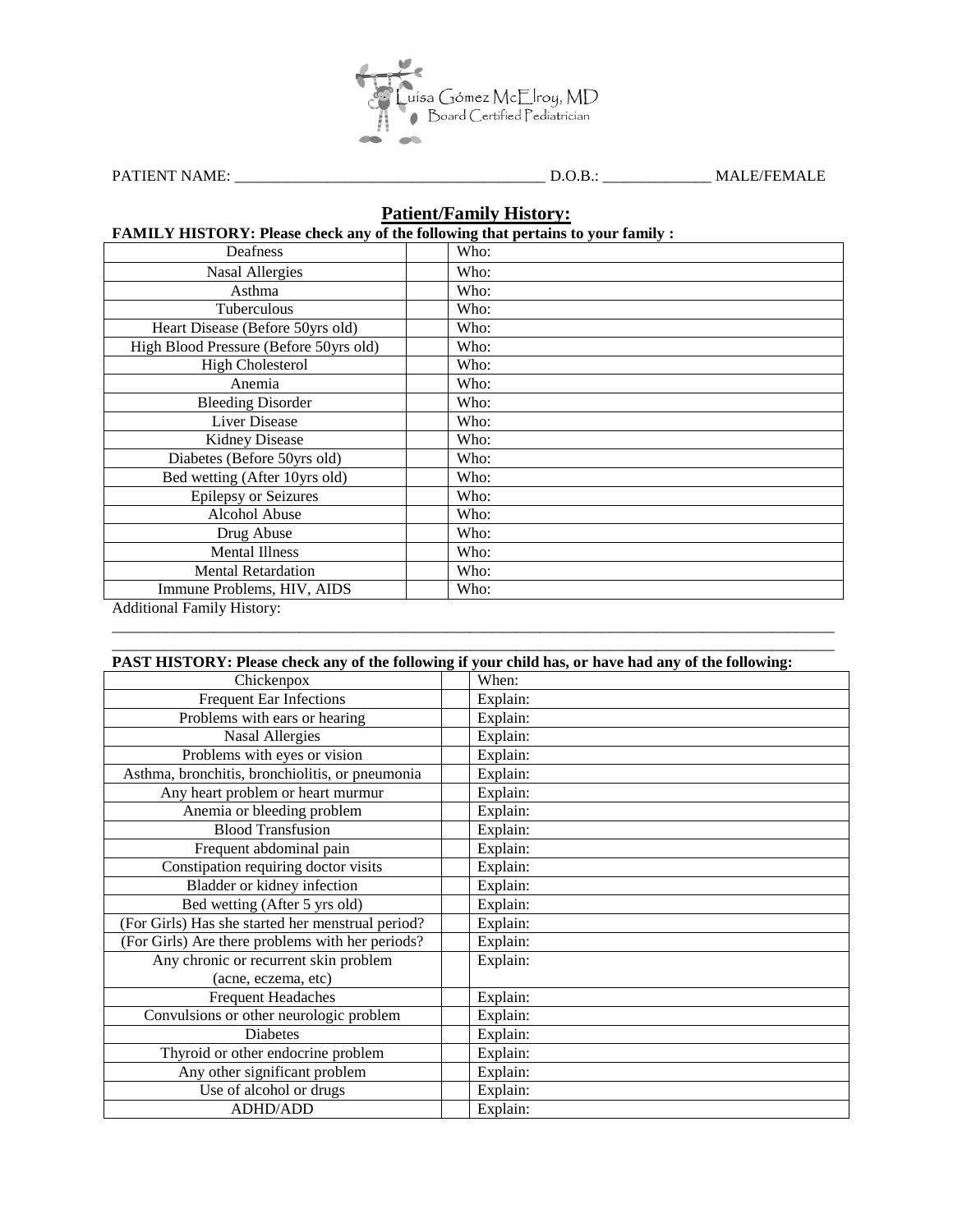

# **PATIENT HISTORY**

| <b>BIRTH HISTORY:</b><br>Pregnancy or Delivery Complications: Yes/No If yes, please explain: ________________________________                                                 |       |
|-------------------------------------------------------------------------------------------------------------------------------------------------------------------------------|-------|
| Type of delivery: Vaginal or C/S Term/Premature: _______ Weeks<br>While mother was pregnant did she smoke/drink/use drugs or medications?<br>If you circled any, please list: |       |
| <b>GENERAL HEALTH:</b><br>Does your child have any serious illness or medical condition? Y/N                                                                                  |       |
| Has your child had any serious injuries or accidents? Y/N                                                                                                                     |       |
| Has your child had any surgeries or hospitalizations? Y/N                                                                                                                     |       |
|                                                                                                                                                                               |       |
|                                                                                                                                                                               |       |
| <b>SOCIAL HISTORY:</b><br>American Indian/Alaska Native/Asian/Native Hawaiian or Other Pacific Island/White                                                                   |       |
| Ethnicity: Hispanic/Non-Hispanic/Declined                                                                                                                                     |       |
| Persons in Household: Adults______Kids______Type of Home: House/Apartment/Other:<br>Type of Water: Well/City Exposure to Smoke: Yes/No                                        |       |
|                                                                                                                                                                               |       |
| Parent's Signature:                                                                                                                                                           | Date: |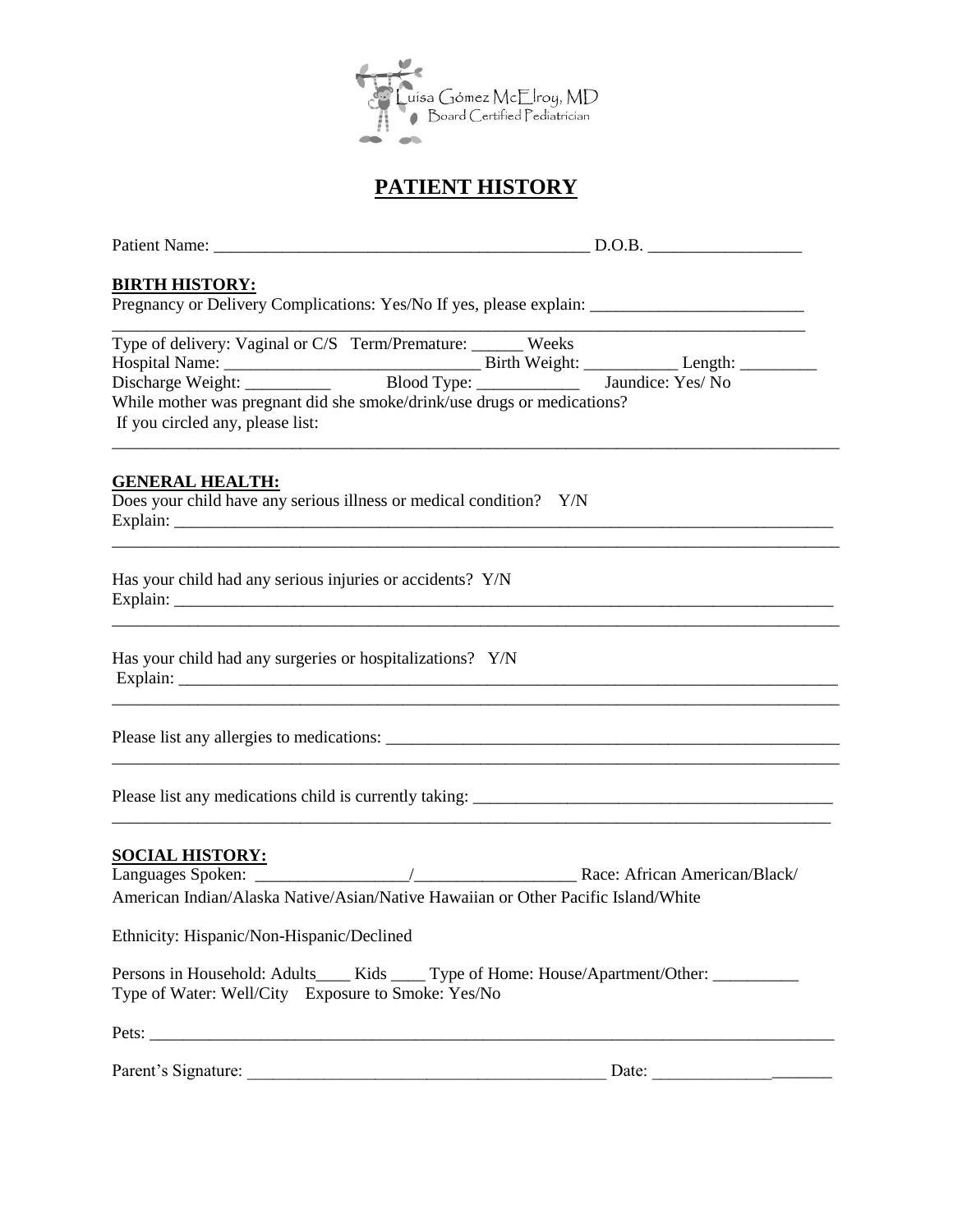

# **OFFICE POLICIES**

Patient's Name: \_\_\_\_\_\_\_\_\_\_\_\_\_\_\_\_\_\_\_\_\_\_\_\_\_\_\_\_\_\_\_\_\_\_\_\_\_\_\_\_\_\_\_\_\_\_\_ D.O.B. \_\_\_\_\_\_\_\_\_\_\_\_\_\_\_\_\_\_\_

#### *MEDICATION REFILL POLICY* **INITIAL: \_\_\_\_\_\_\_\_\_\_**

\*I understand that medication will not be called to the pharmacy without child being evaluated in the office, to make sure medications are needed and to make sure no other medical condition goes untreated.

\*I understand that I should allow 48 hours for medication refills, and that I will need to call prior to my child running out of medication. Children who are on ADD/ADHD medications need to be followed closely and must be seen every 3 months.

#### *APPOINTMENT POLICY* **INITIAL: \_\_\_\_\_\_\_\_\_\_**

\*I understand that if I am more than 15 minutes late I may be asked to reschedule my appointment for a later time or for another day. This includes appointments made for the same day I called.

\*I understand that I need to schedule an appointment for each child in my family who I want to have seen or who I have questions about. I understand that I will schedule all my children's appointments before I am in the room with the doctor.

\*I understand that any time a physician is asked to see a child (even if it is just to "peek" in the child's ear) this information must be documented in the patient's chart and a claim for services must be filed. Any copayments or unpaid balances for these visits are my responsibility. Well Child Exam (Physical) appointments are scheduled differently than sick appointments. We cannot do a Well Child Exam (Physical) during a scheduled sick appointment. If your child is seriously ill on the day of a schedule Well Child Exam (Physical) appointment we will treat your child and ask you to reschedule the Well Child Exam (Physical) appointment. A Well Child Exam allows the physician to assess your child's development. It is difficult to do this when your child is seriously ill. \*I understand that whenever, I or someone else brings my child to LUISA GOMEZ MCELROY,MD I am authorizing treatment for that visit. If I do not attend an appointment, I will send a written authorization for treatment. LUISA GOMEZ MCELROY, MD may refuse treatment of my child if I do not provide the requested authorization.

\* I understand some illnesses cannot be treated or fully diagnosed in a single visit so I may need to schedule a follow up appointment for my child. FOLLOW UP visits must be documented and are extremely important for the health of your child. PLEASE KEEP your appointment.

\*I understand that "WALK INS" are strongly discouraged and appointments need to be scheduled prior to arrival to not disrupt the office flow. We will see your child if it is an emergent visit ASAP, and ask that you call on your way to the office if possible.

#### **PAYMENT POLICY** INITIAL:

\*Any co-payments are due at the time of service; they are required by your insurance, so we will not be able to bill you. You are also responsible for any deductibles or co-insurances your insurance requires as well.

\* I understand that I will be charged a \$35 returned check fee for all returned checks.

\* I understand that fees on monthly statements are due and payable within 30 days from the date of the statement and are considered delinquent thereafter.

\*I do understand that fees may be charged for filling out forms. A fee of \$10 will be charged for any additional forms to be completed by doctor. We will provide you with an estimate prior to forms being completed.

#### *GUARANTOR LIABILITY RESPONSIBILITY* **INITIAL: \_\_\_\_\_\_\_\_\_\_\_\_**

\*I authorize the release of any medical information necessary to process an insurance claim.

\*I authorize the insurance company to make payments on my behalf to the physician rendering service. Payment of any balance is my responsibility.

\*I authorize you to give me reasonable and proper medical care by today's standards of care.

\*I certify that all of the information given is true and correct to the best of my knowledge.

#### Parent/Guardian's Signature: \_\_\_\_\_\_\_\_\_\_\_\_\_\_\_\_\_\_\_\_\_\_\_\_\_\_\_\_\_\_\_\_\_\_\_\_\_\_\_\_\_\_ Date: \_\_\_\_\_\_\_\_\_\_\_\_\_\_\_\_\_\_\_\_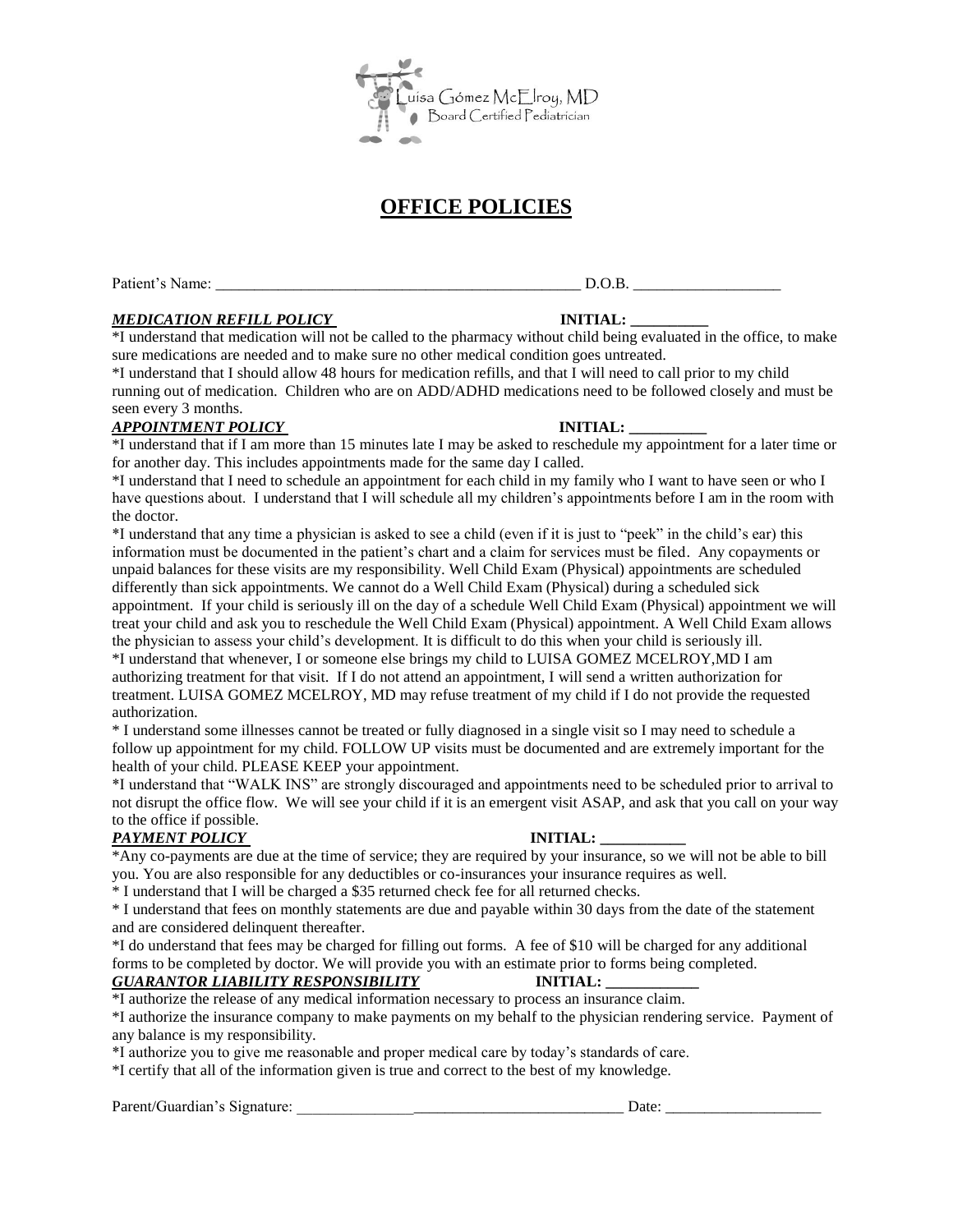

## **ACKNOWLEDGEMENT OF NOTICE OF PRIVACY PRACTICES**

My signature indicates that I acknowledge I have received and I have been given the opportunity to review the NOTICE OF PRIVACY PRACTICES at LUISA GOMEZ MCELROY, M.D.

SIGNATURE: \_\_\_\_\_\_\_\_\_\_\_\_\_\_\_\_\_\_\_\_\_\_\_\_\_\_\_\_\_\_\_\_\_\_\_\_\_\_\_\_\_\_\_\_\_\_\_\_\_

RELATIONSHIP: \_\_\_\_\_\_\_\_\_\_\_\_\_\_\_\_\_\_\_\_\_DATE: \_\_\_\_\_\_\_\_\_\_\_\_\_\_\_\_\_\_\_

#### **CONSENT FOR TREATMENT OF MINOR**

| (Your Name)                                                                                                                                                                                                                                                                      | $I_{(Your Name)}$ (Your Name) of                                                                            |  |  |
|----------------------------------------------------------------------------------------------------------------------------------------------------------------------------------------------------------------------------------------------------------------------------------|-------------------------------------------------------------------------------------------------------------|--|--|
|                                                                                                                                                                                                                                                                                  |                                                                                                             |  |  |
| (Patient's Name)                                                                                                                                                                                                                                                                 | give the doctors and other health care workers of                                                           |  |  |
|                                                                                                                                                                                                                                                                                  |                                                                                                             |  |  |
|                                                                                                                                                                                                                                                                                  | Luisa Gomez, McElroy, MD permission to examine, diagnose, counsel, _________________________________        |  |  |
|                                                                                                                                                                                                                                                                                  | (Patient's Name)                                                                                            |  |  |
|                                                                                                                                                                                                                                                                                  | if another AUTHORIZED adult (other than parents) accompanies the patient to the visit until further notice. |  |  |
|                                                                                                                                                                                                                                                                                  |                                                                                                             |  |  |
|                                                                                                                                                                                                                                                                                  |                                                                                                             |  |  |
| **Note to the parents of patients 16 and older: Each visit is confidential and the doctors<br>and other healthcare workers of Luisa Gomez McElroy, M.D. are not privileged to discuss<br>these visits with you unless the patient consents to disclose the information to you.** |                                                                                                             |  |  |
|                                                                                                                                                                                                                                                                                  |                                                                                                             |  |  |
|                                                                                                                                                                                                                                                                                  |                                                                                                             |  |  |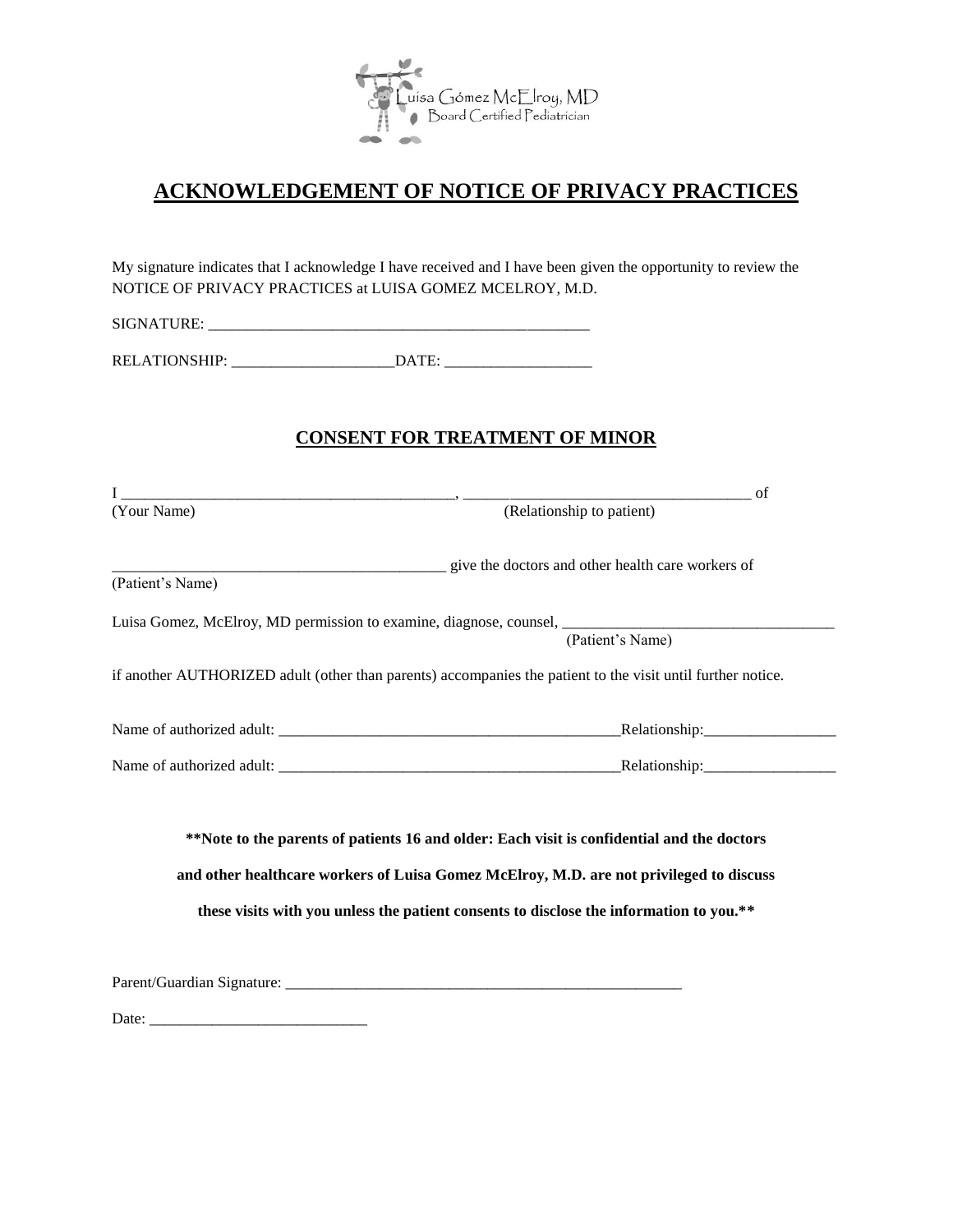

#### **Authorization to Disclose Health Information to Dr. Luisa Gomez McElroy, MD**

| <b>Obtaining Records From:</b> |  |  |  |
|--------------------------------|--|--|--|
|                                |  |  |  |
|                                |  |  |  |
|                                |  |  |  |

I understand that information in my record may include information related to sexual history, sexually transmitted disease, HIV or AIDS, psychiatric or mental health services, as well as drug and alcohol use. **NO DISCS**

Please release all records regarding the above patient to:

### **Luisa Gomez McElroy, MD 10860 Sheldon Road Tampa, FL 33626 (813) 792-1905 Fax: (813) 926-1502**

Please include immunization records, hospitalization reports, allergies, medications, last well visit, and any other pertinent records.

| Printed name of parent |
|------------------------|
|                        |

\_\_\_\_\_\_\_\_\_\_\_\_\_\_\_\_\_\_\_\_\_\_\_\_\_\_\_\_\_\_\_\_\_\_\_\_\_\_\_\_\_\_\_\_\_\_\_\_\_\_\_\_\_Signature of parent

\_\_\_\_\_\_\_\_\_\_\_\_\_\_\_\_\_\_\_\_\_\_\_\_\_\_\_\_\_\_\_\_\_\_\_Date

The patient or authorized representative may revoke this authorization at any time after it is signed by submitting a written request to the facility. This authorization will automatically expire 12 months after the date signed.